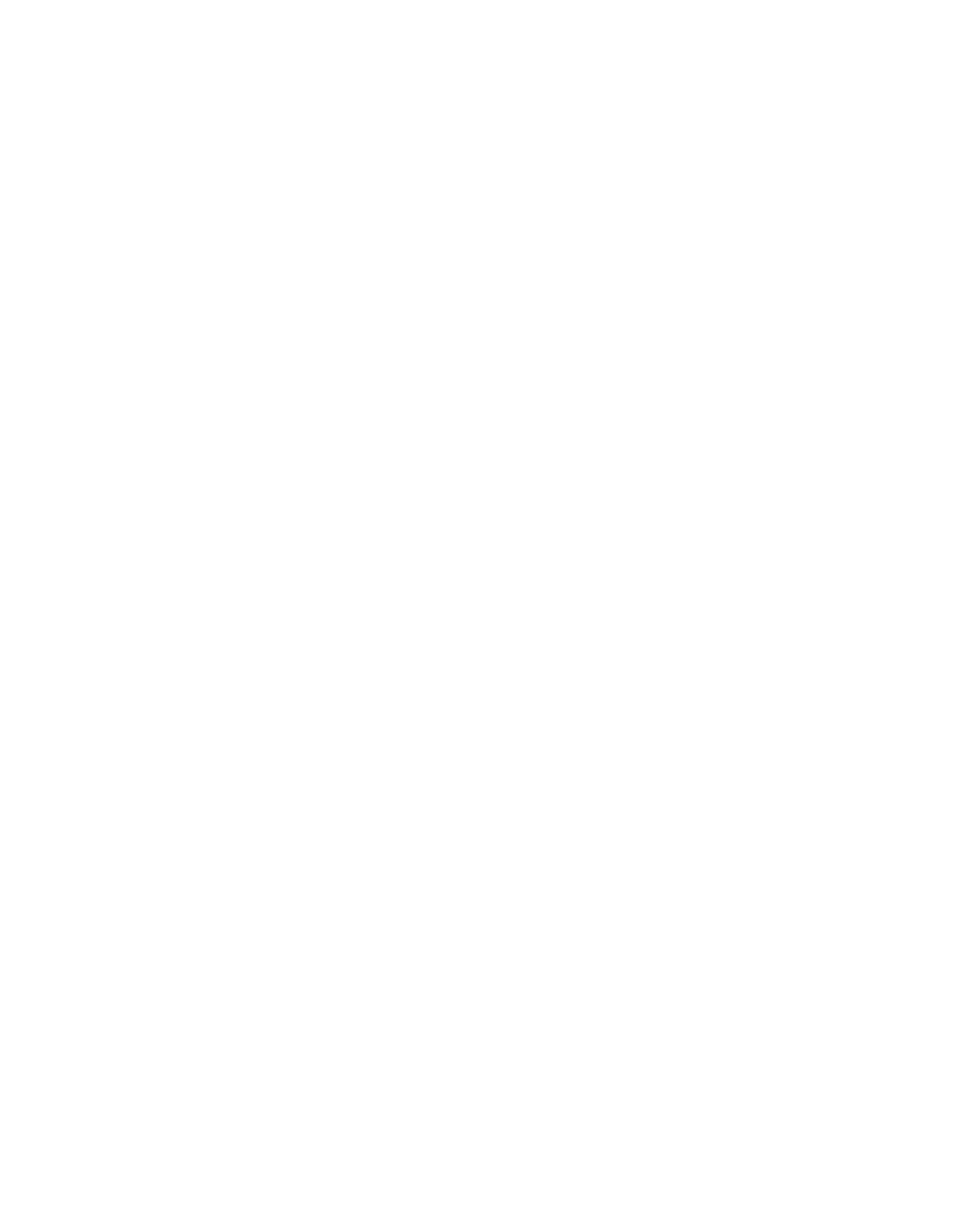# **Statement at the Ministerial Meeting of the 43rd Meeting of the International Monetary and Financial Committee (IMFC) YI Gang, Governor of the People's Bank of China**

## **I. Global Economic and Financial Developments**

COVID-19 has had a huge impact on the global economy. The global economy has emerged from a deep recession since the second half of 2020, thanks to the support provided by the accommodative monetary and fiscal policies in many countries, as well as the progress achieved in the development and distribution of vaccines. However, the recovery remains relatively slow and uneven. COVID-19 continues to rage across many countries and remains the major uncertainty facing the global economy in 2021.

A fair distribution of vaccines and medical supplies is key to containing COVID-19 globally and achieving sustainable recovery. Many developing countries, however, are facing difficulties in accessing vaccines, which could hinder their recovery. China is a staunch advocate for a fair distribution of vaccines and has actively participated in international cooperation on the development, production, and distribution of vaccines. China will provide 10 million doses of vaccines to the WHO's global COVAX initiative. China has provided and will offer vaccine assistance to 80 countries, and we are exporting vaccines to over 40 countries. The international community should work together to resist "vaccine nationalism," strengthen cooperation and policy coordination to fight against COVID-19, and improve the accessibility and affordability of vaccines in developing countries in a meaningful way.

In recent years, globalization has suffered from setbacks as protectionism and unilateralism are on the rise. The outbreak of COVID-19 and the ensuing recession have made the inward-looking tendencies more entrenched in some countries, damaging the industrial and supply chains around the globe. We call on all countries to work together to build consensus, eliminate trade barriers, and safeguard multilateralism. In particular, efforts should be made to maintain the normal functioning of the global supply chains and to preserve the open and rule-based multilateral trading system.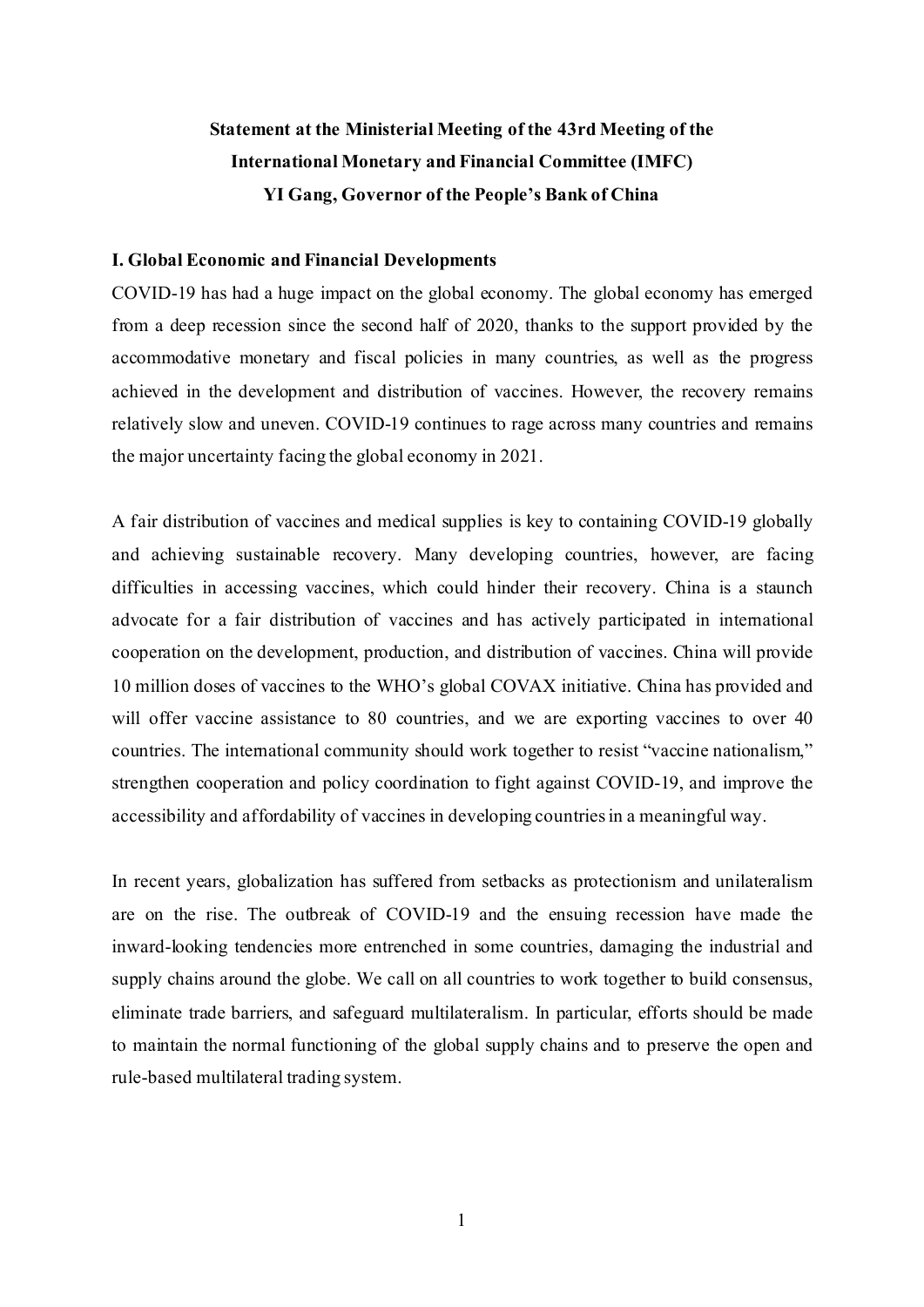### **II. Economic and Financial Developments in China**

China has been promoting containment measures as well as economic and social development in a well-coordinated manner, and its economy has steadily recovered. Real GDP grew by 6.5 percent year on year in the fourth quarter of 2020 and by 2.3 percent for the whole year. Since the beginning of 2021, small pockets of new outbreaks have taken place in certain areas. That said, with strong containment measures and effective macroeconomic policies in place, and partly due to the low base in the same period last year, the main economic indicators have rebounded sharply. For the first two months of this year, the total value-added of industrial enterprises above designated size increased by 35.1 percent year on year, total retail sales of consumer goods increased by 33.8 percent year on year, and fixed-asset investment grew by 35 percent year on year. Growth momentum is strengthening, imports and exports are increasing rapidly, and consumer prices and employment remain generally stable. At the same time, the vitality of market players at the micro level has continued to improve, with the manufacturing PMI and non-manufacturing business activity index staying above 50 for thirteen consecutive months.

In terms of fiscal policy, the fiscal deficit rose to more than 3.6 percent of GDP in 2020, an increase of RMB 1 trillion over 2019. Large-scale tax cuts and fee reduction amounting to RMB 2.6 trillion were introduced in 2020, relieving the burden of enterprises and helping enterprises to survive and grow in a difficult time. A mechanism was established to channel RMB 2 trillion of new central fiscal funds to end users, while provincial governments stepped up their efforts to deploy the funds. Working together, they provided abundant fiscal resources to policies that benefit firms and households at the city and county levels in a timely manner.

In terms of monetary policy, the People's Bank of China (PBC) has introduced supportive monetary policy measures in 2020. It has also guided interest rates downward in a forward-looking manner and has led the financial system to provide additional RMB 1.5 trillion to the real economy. During the year, outstanding RMB loans grew by RMB 19.6 trillion, a year-on-year increase of 12.8 percent. Two innovative tools enabling direct support for the real economy were launched, whereas outstanding "inclusive loans" to micro and small businesses (MSBs) increased by 30.3 percent year on year. Meanwhile, based on market supply and demand, the RMB exchange rate moved in both directions with enhanced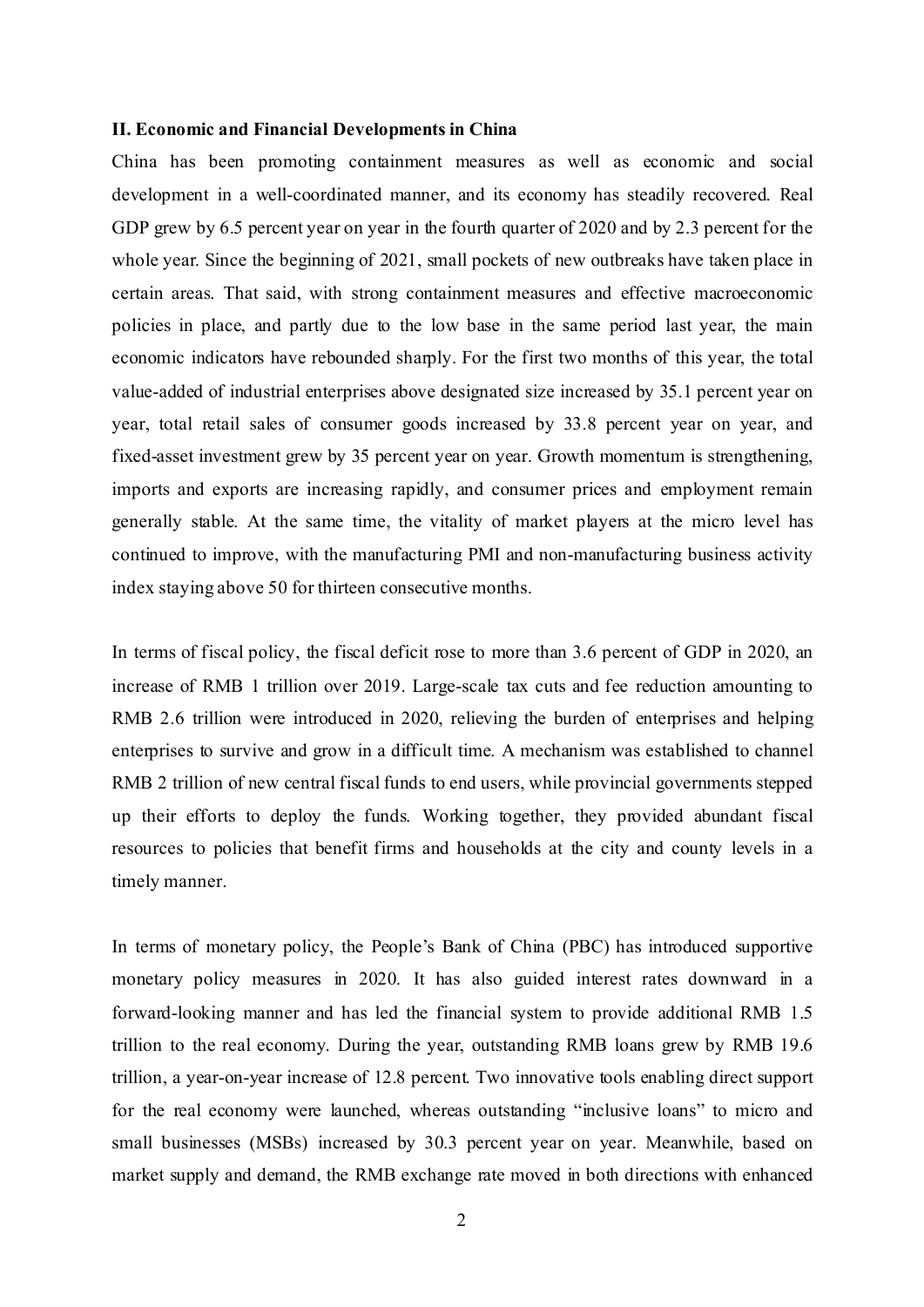flexibility. It has remained generally stable in line with its adaptive equilibrium level. The financial market is operating smoothly, with the elevated systemic financial risks well curbed and under control. By the end of 2020, the capital adequacy ratio of the banking sector stood at 14.7 percent and the non-performing loan (NPL) ratio registered 1.84 percent, both showing an improvement from early 2020.

In recent years, China has actively implemented the idea of green development and keenly promoted green finance. It has achieved positive results. By end-2020, outstanding green loans denominated in RMB and foreign currencies in China amounted to around RMB 12 trillion, ranking first in the world. Outstanding green bonds registered around RMB 800 billion, ranking second in the world. They are playing an important role in supporting the transition to a green and low-carbon economy. China also promotes international green finance cooperation through platforms such as the G20 Sustainable Finance Study Group. At the same time, China is steadily deepening the reform and opening-up of the financial sector while advancing the liberalization and facilitation of trade and investment. China has also promoted the signing of the Regional Comprehensive Economic Partnership (RCEP) and completed the negotiations on the China-EU Comprehensive Agreement on Investment (CAI).

Looking ahead, with COVID-19 still spreading across the globe, many external disruptions and uncertainties remain. Nevertheless, given that China's economy is mainly driven by domestic demand, the fundamentals underlying its endogenous growth drivers and its long run prospect of steady economic growth remain unchanged. China's recovery is expected to continue in 2021, with GDP growth projected to be over 6 percent. More than 11 million new jobs will be created in urban areas, contributing to steady growth in household income.

In 2021, China will continue to use its macro policies to provide relief to market participants. It will maintain necessary support and refrain from abruptly unwinding existing measures. It will also duly adjust and improve its policies based on evolving conditions. **The sound monetary policy will be implemented in a flexible, targeted, reasonable, and appropriate manner.** Greater importance will be attached to serving the real economy, and the financing difficulties of MSBs will be further addressed. A proper balance will be achieved between supporting the recovery and containing risks. The PBC will improve the mechanism of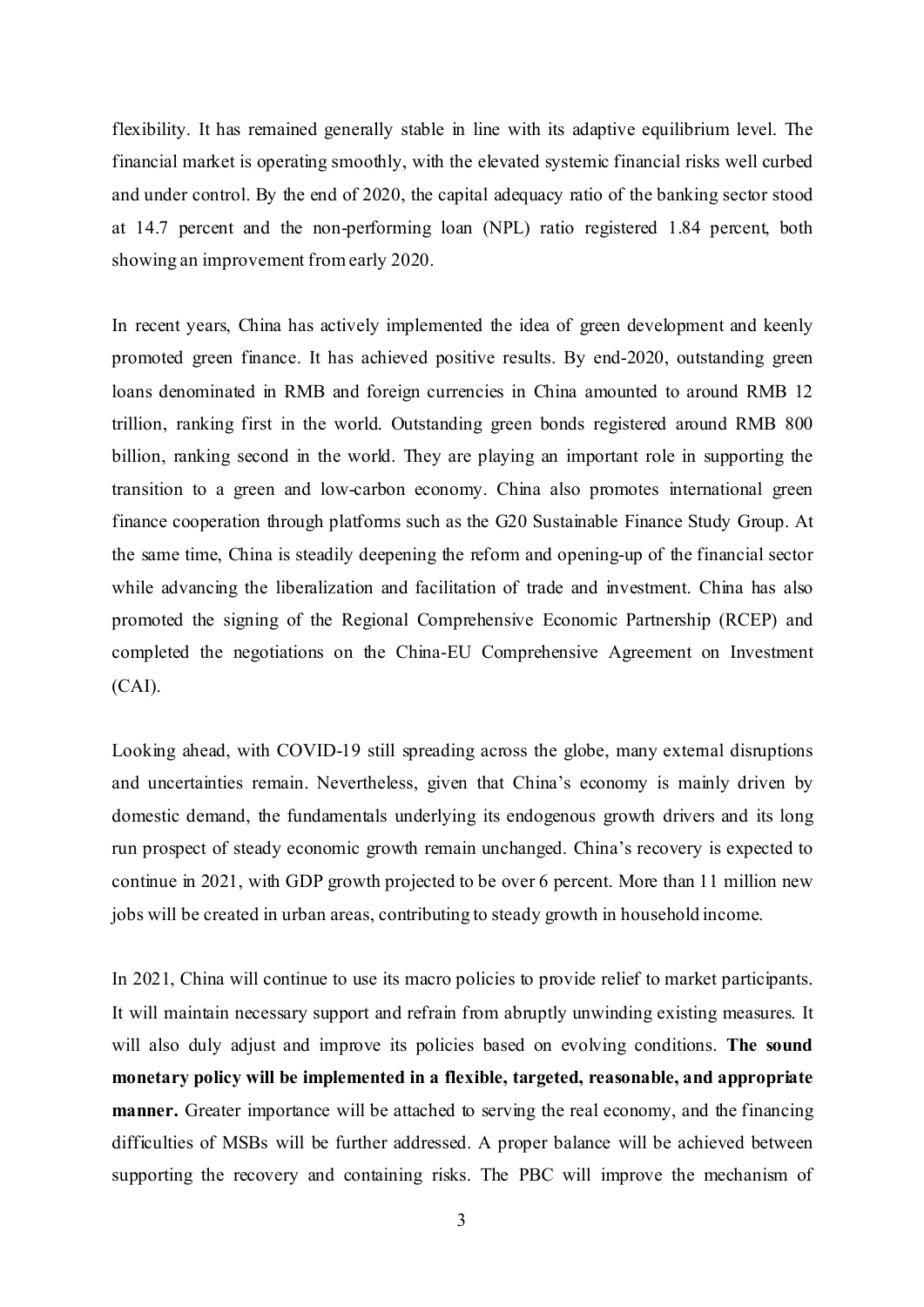money supply management, properly control the valve of aggregate money supply, and keep liquidity adequate at a reasonable level. It will ensure that the growth rates of money supply and aggregate financing to the real economy (AFRE) remain basically in line with nominal economic growth and keep the macro leverage ratio generally stable. The PBC will also flexibly manage the intensity, pace, and focus of policy adjustment according to evolving circumstances. Structural monetary policy tools will play their roles in targeted liquidity provision, with more financial support to be extended to scientific and technological innovation, MSBs, and green development. The PBC will enhance the market-oriented interest rate formation and transmission mechanism, consolidate the achievements made in lowering real lending rates, so as to stabilize and reduce the overall financing costs for enterprises. The PBC will keep the RMB exchange rate generally stable in line with its adaptive equilibrium level.

**The active fiscal policies will focus on quality, effectiveness, and sustainability.** As COVID-19 has been effectively brought under control and the economy is gradually recovering, the fiscal deficit is projected to be reduced to around 3.2 percent of GDP and no special treasury bonds for fighting COVID-19 will be issued this year. China will continue to develop a standardized system for green finance, enhance the reporting and disclosure of relevant information, and incorporate climate change factors into the policy framework. It will also encourage financial institutions to actively address the challenges brought about from climate change and to play their full part in international cooperation on green finance.

Regarding economic developments in the Hong Kong and Macao SARs, the Hong Kong and Macao SARs recently continue to experience downward pressures on their economies, but a gradual recovery can be expected. In the Hong Kong SAR, COVID-19 has led to a contraction of GDP by 6.1 percent in 2020 given a decline in service exports, private consumption, and investment. With the boost from various measures by the Hong Kong SAR government, the economy is projected to grow by 3.5 to 5.5 percent in 2021. Meanwhile, the Macao SAR economy shrank by 56.3 percent in 2020 because of COVID-19. Service exports were weak, the unemployment rate slightly rose to 2.7 percent, and inflation eased to 1.2 percent. As the vaccines continue to roll out, containment measures can be gradually lifted. The Macao SAR's external demand can be expected to recover over time and the economy is projected to rebound with double-digit growth in 2021.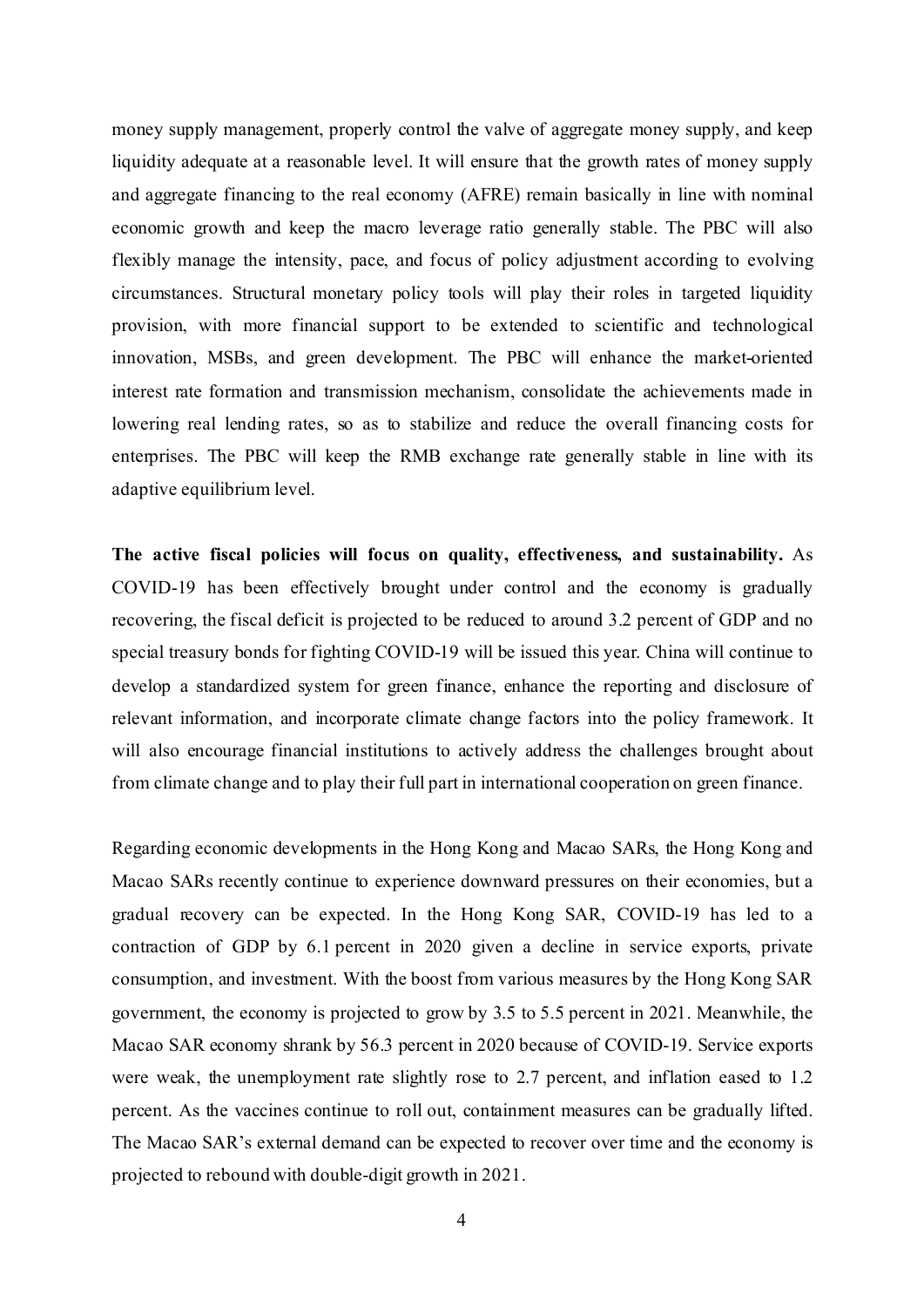#### **III. The Role of the IMF**

The International Monetary Fund (IMF) should continue to push ahead with quota and governance reforms, which are prerequisites for the IMF to fulfill its responsibilities. China supports a strong, quota-based, and adequately resourced IMF to preserve its central role in the global financial safety net. The quota underpins not only the IMF's lending capacity, but also its representation, governance, and legitimacy. Quotas, rather than temporary funding arrangements, should be the IMF's main source of financing. In order to make this happen, all parties should take a long-term view and stick to their commitments. The Chinese authorities look forward to the timely completion of the Sixteenth General Review of Quotas, and are confident that this can produce a positive result. Quota shares should be adjusted in a meaningful way to reflect members' relative weight in the global economy and to strengthen the voice and representation of dynamic emerging markets and developing economies.

China supports the IMF's general allocation of Special Drawing Rights (SDRs) and welcomes the recent consensus reached on the SDR allocation. We hope that the Fund will come up with detailed proposals and implement them as soon as possible. At the same time, we call on the IMF to study possible options for lending the existing and new SDRs to low-income countries in order to support their recovery. In implementing the 2020 G20 Debt Service Suspension Initiative (DSSI), China has provided the largest amount of debt service suspension among G20 countries to low-income countries. Through tangible actions, China has made its contribution by supporting low-income countries as they fight against COVID-19 and address their debt vulnerabilities. Moreover, China endorsed the G20 Common Framework for Debt Treatment along with other G20 countries and is willing to work with multilateral and bilateral creditors to find a case-by-case approach to provide an effective and orderly debt treatment to distressed countries. The IMF should promote debt restructuring on the principle of comparability of treatment, particularly by commercial creditors, and support low-income countries as they respond to COVID-19.

As an important multilateral institution, the IMF should continue to enhance the effectiveness of its bilateral and multilateral surveillance. We support the IMF to continue its work in the Comprehensive Surveillance Review (CSR). We encourage the Fund to provide tailored advice to its members based on their phase of development and recovery. We also welcome the IMF to continue to focus on new trends such as digital technologies and climate change.